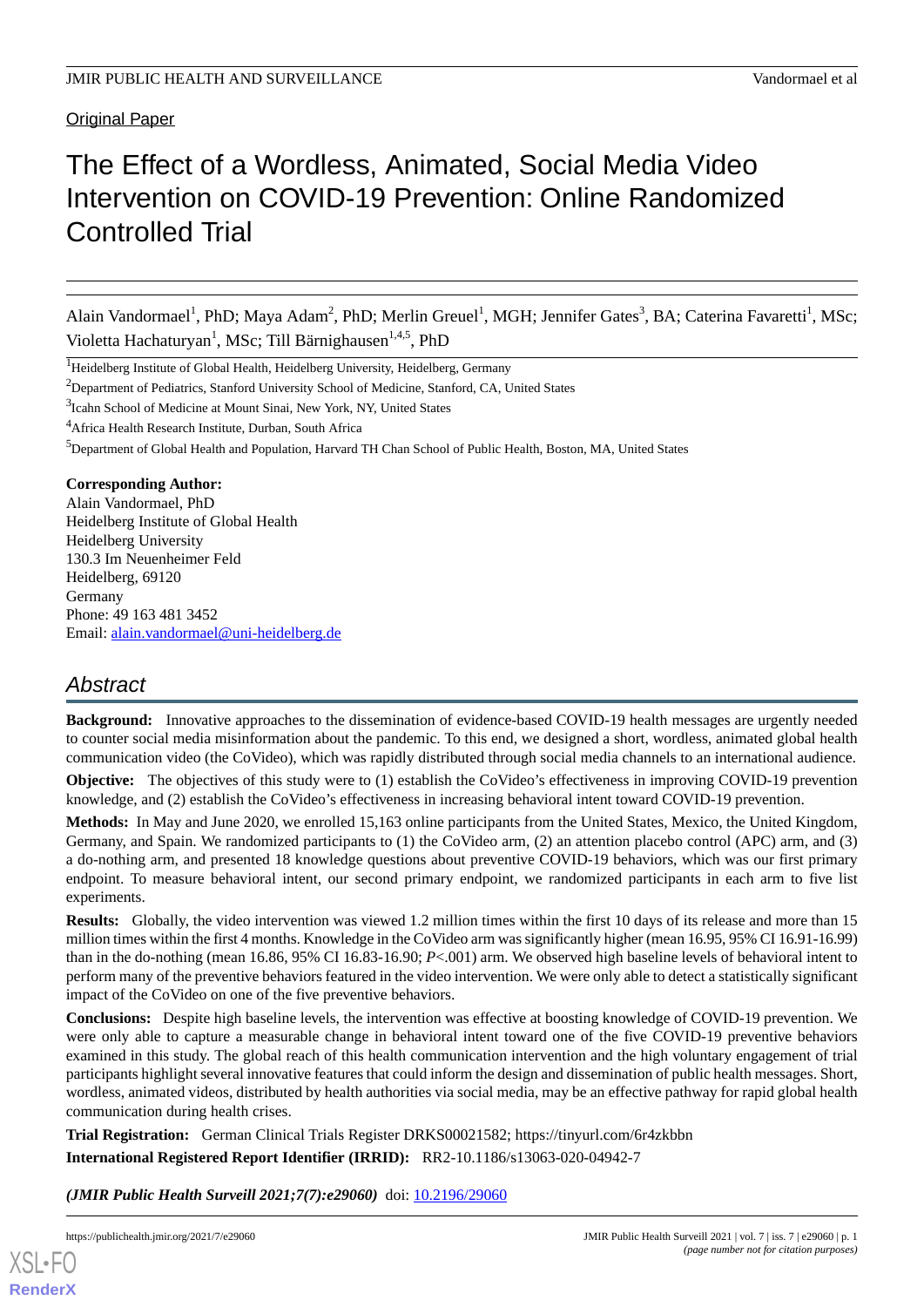## **KEYWORDS**

social media; cultural and social implications; randomized controlled trial; list experiment; information literacy; COVID-19; pandemic; digital health; infodemiology; global health; public health

## *Introduction*

Soon after the outbreak of the COVID-19 pandemic, health-related misinformation flooded the social media space [[1](#page-9-0)[,2](#page-9-1)]. Compelling, but often misleading, content captured the attention of a frightened global community [[2\]](#page-9-1). The rapid and widespread dissemination of such misinformation on social media often overshadowed evidence-based recommendations released through more traditional public health communication channels. As a result, dangerous messages that increased the spread of COVID-19 and led to adverse health outcomes were allowed to spread to the estimated 3.8 billion people worldwide who use social media [[3\]](#page-9-2). Tedros Ghebreyesus, Director-General of the World Health Organization warned, "We're not just fighting an epidemic; we're fighting an infodemic" [[2\]](#page-9-1).

There is a critical need to rapidly disseminate evidence-based informational videos on social media channels to counteract the epidemic of COVID-19 misinformation. To date, public health efforts have focused on correcting misinformation and debunking myths [[4\]](#page-9-3). As such, these measures have almost exclusively been reactive rather than proactive. The corrective content itself has not been designed to incorporate the very characteristics that support the viral spread of content on social media [[5\]](#page-9-4). For this reason, social media interventions designed to correct misinformation have unfortunately demonstrated far less impact than the content they aim to correct [\[4\]](#page-9-3). Researchers studying this emerging global health communication approach have urged health authorities to enter the social media arena more intentionally, with the aim of disseminating valid information, evaluating its impact, and reducing the knowledge translation gap [\[3](#page-9-2)]. Social media health messaging interventions need to do more than convey reliable information. They must be as emotionally compelling as they are evidence-based, if public health authorities are to reach broad, global audiences [[5\]](#page-9-4). They also need to be accessible and tailored for cross-cultural acceptability [\[6](#page-9-5)].

In March 2020, we designed a short, wordless, and animated video to disseminate information about preventing the spread of COVID-19 [\[7,](#page-9-6)[8\]](#page-9-7). The intervention video (the CoVideo) promotes evidence-based messages that focus on a set of preventive behaviors such as hand washing, social distancing, and the sanitation of kitchen surfaces, among others. Importantly, the CoVideo incorporates audience engagement characteristics that motivate widespread sharing on social media [[5\]](#page-9-4). For example, it includes a compelling, familiar narrative and characters that are culturally agnostic; and the soundtrack is designed to evoke high-arousal emotions [[9\]](#page-9-8), which reflects the anxiety, altruism, and solidarity [[10\]](#page-9-9) of the global community. The CoVideo was released on Stanford Medicine's YouTube channel on March 21, 2020, and within 10 days reached 332,000 views on YouTube, 220,000 views on Instagram, 294,000 views on Facebook, and 402,000 views on Twitter, with a cumulative count of 1.2 million [\[6](#page-9-5)]. It continued to spread organically across social media channels, due to

 $XSJ \cdot F$ **[RenderX](http://www.renderx.com/)** reposting by several global health authorities, including government departments of health, community health organizations, and media channels around the world [[6\]](#page-9-5). Within 4 months, the CoVideo had reached more than 5.8 million people through their social media accounts.

In this study, we evaluate the effectiveness of the CoVideo to improve knowledge and behavioral intent toward COVID-19 prevention. According to the Theory of Planned Behavior, the intention to act is considered to be the immediate determinant of action [[11\]](#page-9-10). Here, we frame behavioral intent as representing the participant's commitment to undertake COVID-19 prevention behaviors in the next 7 days, which is the second outcome of our study [\[12](#page-9-11),[13\]](#page-9-12). As the primary outcome of our study, we aim to measure changes in knowledge about COVID-19 prevention. Knowledge is often considered to be a necessary but not sufficient condition for motivating a healthy behavior [[14\]](#page-9-13). Specifically, the Theory of Planned Behavior posits that knowledge is more likely to be correlated with behavior if correct answers on the knowledge test support the practice of that behavior [[15\]](#page-10-0). Results from this study, which incorporates several innovations in global health communication, can inform the development of future videos to disseminate evidence-based recommendations related to COVID-19 and other public health emergencies.

## *Methods*

### **Trial Design**

This is a multisite, parallel-group randomized controlled trial (RCT) comparing the effectiveness of a short informational video on COVID-19 prevention. To evaluate the effectiveness of the CoVideo, we enrolled participants from five countries into a large, online RCT. We randomly assigned participants to the CoVideo [[7\]](#page-9-6), an attention placebo control (APC) video [[16\]](#page-10-1), or no video (do-nothing arm), and measured change in knowledge of COVID-19 prevention behaviors (first endpoint) and change in self-reported behavioral intent toward COVID-19 prevention (second endpoint). Our RCT included two innovative experimental approaches. First, we used the APC to isolate the content effect of the CoVideo (the active component of the COVID-19–related health messaging and its delivery design) from the attention effect of watching a video (the inactive component of the intervention). Second, we nested a list experiment in each trial arm to reduce socially desirable responses to the behavioral intent questions. Both approaches were leveraged to improve the accuracy of our estimates. The study and its outcomes were registered with the German Clinical Trials Register [[17\]](#page-10-2) on May 12, 2020 (DRKS00021582). Ethical approval was obtained from the Stanford University Institutional Review Board on April 12, 2020 (#55820). There were no changes to the trial outcomes or methods after the trial commenced.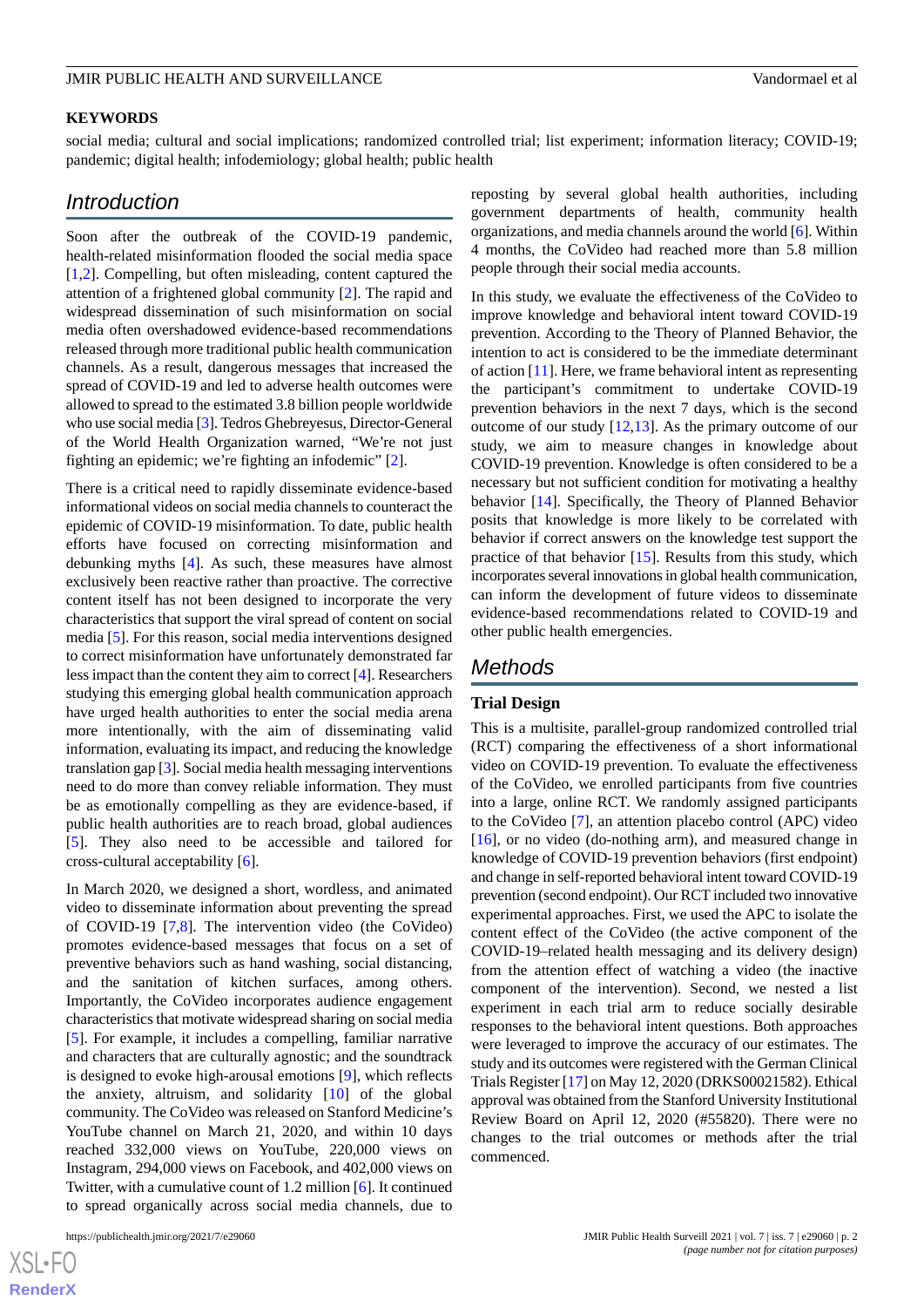## **Participants**

We used an online platform called Prolific [[18\]](#page-10-3) to enroll participants from the United States, Mexico, the United Kingdom, Germany, and Spain into the RCT [\[8](#page-9-7)]. Participant eligibility included being 18 to 59 years of age (male, female, or other), being a resident of one of the five countries, and having proficiency in English, German, or Spanish. The trial was hosted and deployed on Gorilla [[19\]](#page-10-4), which is a cloud platform that provides versatile tools to undertake online, experimental, and behavioral research [[20\]](#page-10-5). Participants were compensated an equivalent of £1 (US\$ 1.39) for a 10-minute completion time. To prevent duplicate participation, Prolific uses a number of tracking mechanisms, including IP and internet service provider address detection [[21\]](#page-10-6).

### **Procedures**

Participants began by answering basic demographic questions about their age, sex, primary language, country of residence, and highest education completed.

The Gorilla algorithm then randomly assigned participants 1:1:1 to the CoVideo, APC video, or do-nothing groups. Participants were required to watch the CoVideo or the APC video once from start to finish. The CoVideo is animated with sound effects but does not include any words, speech, or text. It explains how the novel coronavirus is spread (airborne, physical contact) and recommends best practices to prevent onward transmission (staying at home, not congregating in public spaces, and sanitizing hands/surfaces). It also covers the mass media coverage of the outbreak and the public's response to this media coverage, which includes a subplot on the stockpiling of essential goods, and the impact thereof on health care services and resources (eg, doctors being unable to access protective equipment). The total duration of the CoVideo is 2 minutes, 30 seconds.

The APC is also a wordless, animated video with the same duration as the CoVideo. Its content describes how small choices become actions, which become habits, which become a way of life. We included an APC to account for possible attention effects elicited by the video format. APC conditions should mimic the "inactive" components of an intervention—the effect of watching the video—while not containing any of the "active" intervention components—the content delivered by the video [[22\]](#page-10-7). We did not make the assumption that the CoVideo is better than nothing (ie, no video). It is possible that the CoVideo could motivate reactance to our COVID-19 prevention message [[23](#page-10-8)[-25](#page-10-9)].

After completing the intervention (CoVideo, APC, do-nothing), participants answered 18 knowledge questions on preventive COVID-19 behaviors. All items required true or false responses, and all participants received the knowledge items. After completing the knowledge questions, participants then completed five list experiments. For each list experiment, we randomized participants 1:1 to a control list or a control list plus a sensitive item about behavioral intent toward social distancing, washing hands, cleaning dishes, cleaning kitchen surfaces, and the stockpiling of essential goods. The control group received a list of 5 items that were unrelated to COVID-19. For example,

in the first list experiment, we asked: "How many of the five statements do you agree with? We don't want to know which ones, just answer how many: 1. Spend time watching TV, 2. Do the vacuuming, 3. Pick a fight with my partner, 4. Eat a low sugar diet, 5. Rinse my nose with salt water daily." The treatment group received the same 5 items and 1 additional "sensitive" item, "Go out with my friends," which indicates behavioral intent to social distance (or not) during lockdown restrictions. We used the list experiments to reduce social desirability bias [\[26](#page-10-10),[27\]](#page-10-11) and designed them in line with best practices [\[28](#page-10-12)].

## **Statistical Analysis**

We summarized the participant characteristics by obtaining mean (SD) values for age, gender, primary language, country of residence, and education status. Using the Gorilla platform, we identified and excluded participants from the analysis who were lost, defined as those who did not complete the survey from start to finish. Because we could not determine if participants watched some or all of the CoVideo or APC video, we used an intention-to-treat analysis.

For the first endpoint, we calculated a knowledge score for each participant by adding the correct responses (min=0, max=18). Participants had a time limit of 30 seconds to answer each knowledge item, preventing them from searching for answers on the internet. If the participant timed out, they received a missing value of 9. This missing value was recoded as an incorrect answer to the knowledge item, since the participant could not correctly answer the question in the allotted time. We used an analysis of variance (ANOVA) model with and the Tukey honestly significant difference to test for statistically significant differences (with  $\alpha$ =.05) in mean knowledge between the CoVideo, APC, and do-nothing arms. The ANOVA model is  $y=b_1$ VideoArm, where *y* is the number of knowledge statements that the participant correctly answered and VideoArm represents the treatment arm.

For the second endpoint, we calculated the prevalence of behavioral intent to perform COVID-19 preventive behaviors for each list experiment. Let  $C_j$  denote the number of items that the *j*th participant selected from the control list (min=0, max=5), and let  $T_i$  be the number of items that the *j*th participant selected from the treatment list (min=0, max=6). We calculated the mean score for the control list, denoted by  $\bar{C}$  and treatment list, denoted by  $\overline{T}$ , for the *i*th list experiment (*i*=1,...,5). Let the superscripts *cov* denote the CoVideo, *apc* denote the APC, and *no* denote the do-nothing arms, and let *k* denote the *k*th trial arm  $(k \in [cov, apc, no]$ ). For list experiment *i* and trial arm *k*, we then estimated the prevalence of behavioral intent, denoted by  $P_i^k$ , as the difference between the treatment and control, such that  $P_i^k = (T_i^k - C_i^k) \times 100$ . From these estimates, we calculated the total, content, and attention effect of the CoVideo. Let  $D_i^{To}$ denote the total effect, which is estimated by  $P_i^{cov} - P_i^{no}$ ; and let  $D_i^{Art}$  denote the attention effect, which is estimated by  $P_i^{apc}$  $-P_i^{no}$ . These analyses are analogous to difference-in-difference analyses, which we implemented by specifying the main and

```
XSI - F(RenderX
```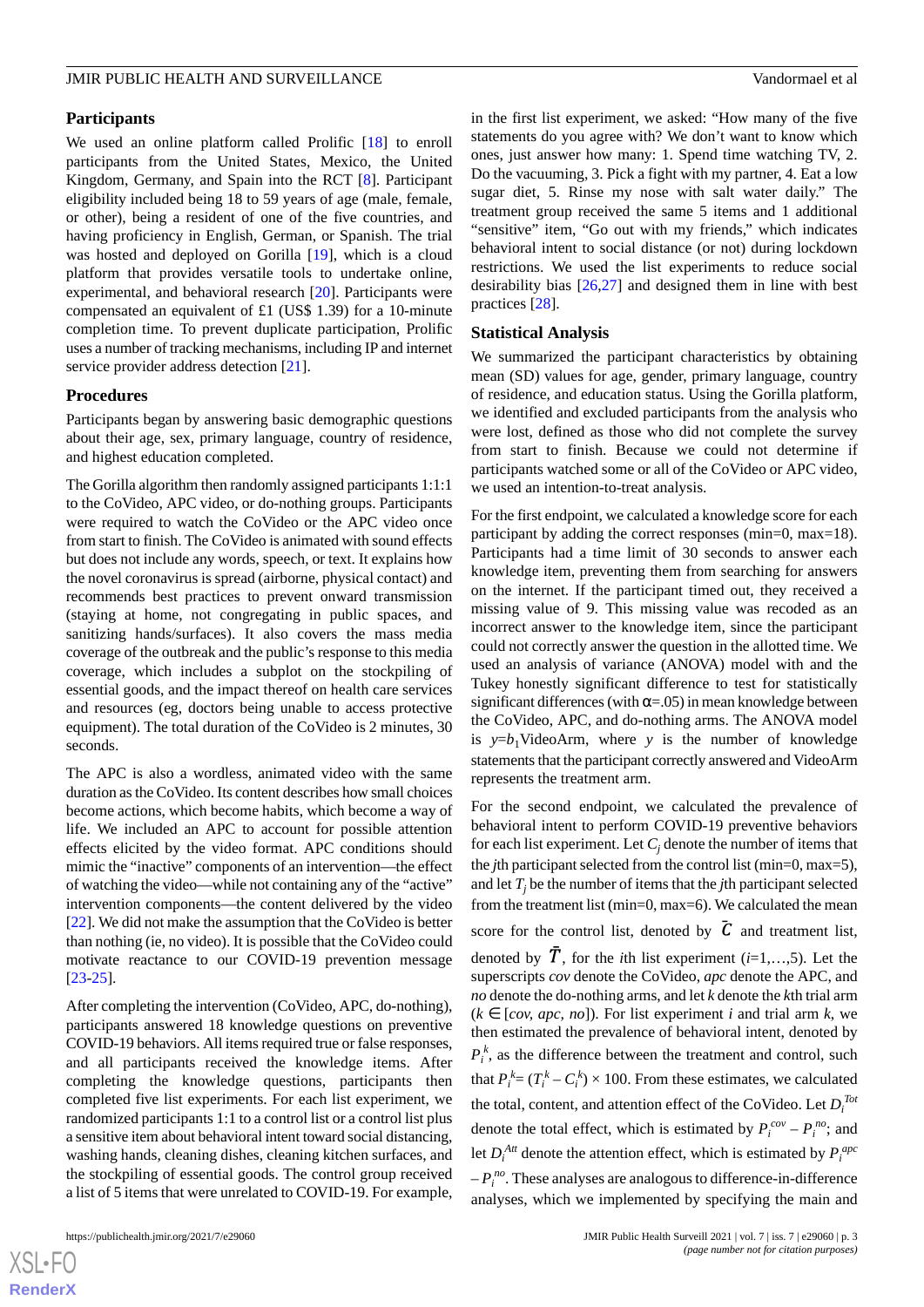interaction terms in an ordinary least squares (OLS) regression model. The OLS equation for the *i*th list experiment is given as:

 $y = b_0 + b_1$ VideoArm +  $b_2$ TreatList +  $b_3$ (VideoArm  $\times$  TreatList),

where *y* is the number of statements in the list that the participant agreed with, VideoArm indicates the *k*th arm, and TreatList indicates assignment to the treatment or control list. We calculated standard errors, 95% CIs, and *P* values (with  $\alpha$ =.05) for linear combinations of coefficients from the OLS model.

## **Informed Consent**

All participants underwent a process of informed consent on the Prolific platform. The consent form explained the purpose of the study, the risks and benefits of the research, and how to contact the study investigators (or the Stanford University ethics review board). By clicking the link, participants agreed to participate in our study, and were redirected to the Gorilla platform, where additional information was given. Participants could withdraw from the study at recruitment or at any point during the experiment.

## **Confidentiality**

Each participant was assigned a unique, anonymized ID on Prolific and had no identifying information associated with it. We informed participants that their names could be revealed to us if they emailed the study investigators. The study investigators kept this information confidential.

## **Blinding**

<span id="page-3-0"></span>Because Prolific handled the interaction between the study investigators and participants, the participants were completely anonymous to the study investigators. Participants self-responded to the survey questions and self-submitted their responses anonymously on the Gorilla platform. Only the

participant's unique, anonymized ID was used to manage the linking between the Prolific and Gorilla platforms. The study investigators were blinded to the group allocation [\[8](#page-9-7)].

## **Adverse Event Reporting and Harms**

No adverse events or harms were observed given the online format of the trial.

## **Data Availability**

The data that support the findings of this study are available from the corresponding author upon request.

## *Results*

Between May 13, 2020, and June 23, 2020, 15,163 participants from the United States, Mexico, the United Kingdom, Germany, and Spain were enrolled in our RCT. Between recruitment and randomization, 171 participants were lost and 14,992 participants were randomly assigned to the CoVideo (n=4940), APC (n=4954), and do-nothing (n=5081) arms [\(Figure 1](#page-3-0)). After randomization, another 173 (do-nothing), 177 (APC), and 143 (CoVideo) participants were lost for unknown reasons (possibly due technical issues like lost internet connection; difficulties linking to the video host, YouTube; server complications, etc). A total of 14,482 participants completed the trial and contributed data to the final analysis.

The majority of participants reported their residence in the United Kingdom (n=8519, 58.8%) or the United States (n=3765, 26%), and 84.9% (n=12,288) of participants reported English as their first language. The sample was relatively well educated, with 81.6% (n=11,812) having some college education or higher (bachelor's, master's/equivalent, or PhD). [Table 1](#page-4-0) shows the percentage of participants in each arm and treatment list by age, gender, country of residence, educational status, and primary language.

Figure 1. Trial design. After recruitment, participants were randomly assigned (1:1:1) to the CoVideo, attention placebo control (APC), or do-nothing arms. Participants in each trial arm were also randomized (1:1) to a control list (5 items; no sensitive item) or a treatment list (6 items; with 1 sensitive item) about behavioral intent toward social distancing, washing hands, cleaning dishes, cleaning kitchen surfaces, and the stockpiling of essential goods.

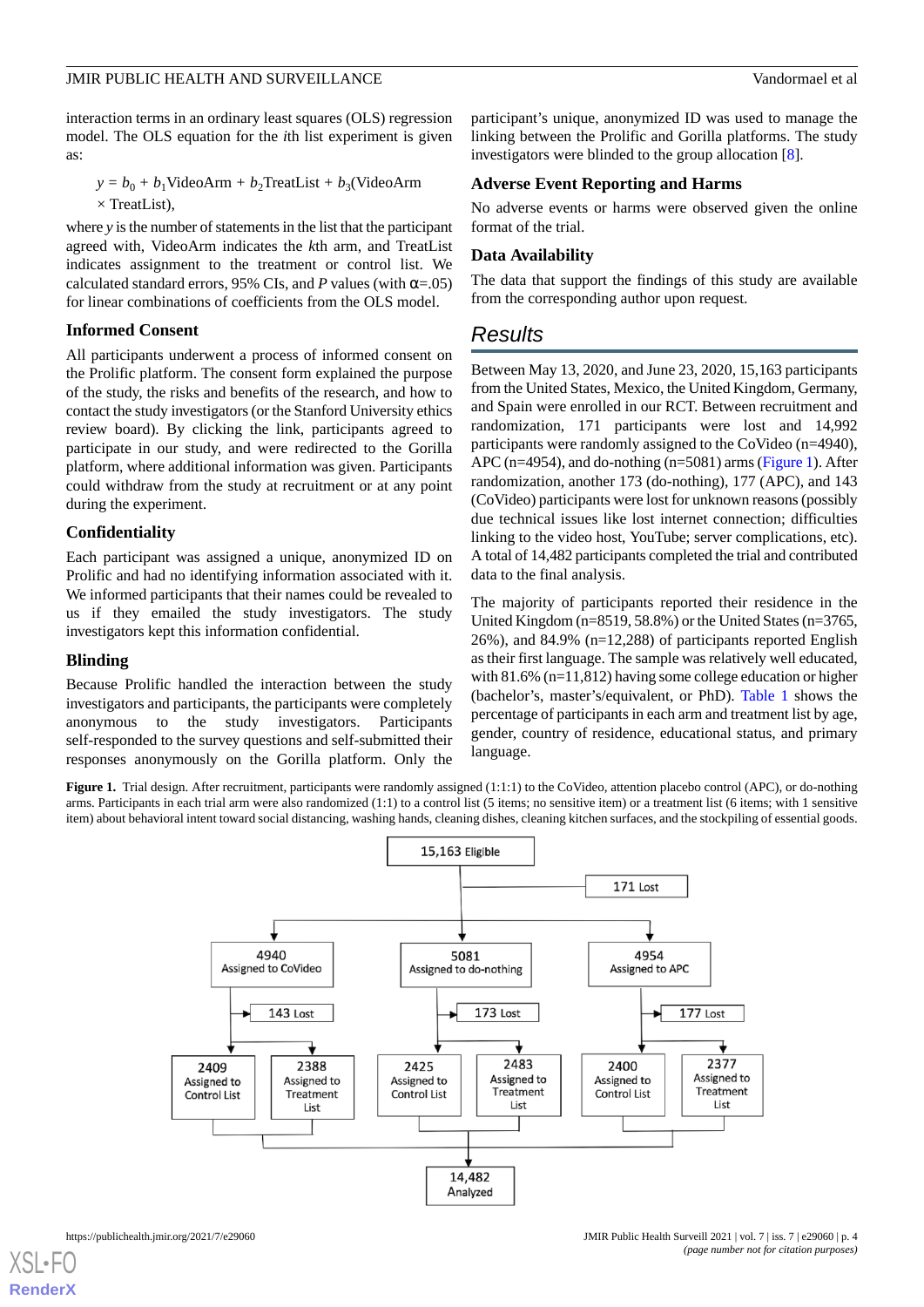<span id="page-4-0"></span>**Table 1.** Baseline demographic characteristics of participants by trial and list experiment arms (collected from 14,482 participants between May 2020 and June 2020).

| Characteristic              |                          | Do-nothing               |                               | APC <sup>a</sup>         |                       | CoVideo                  |                       | $P$ value |
|-----------------------------|--------------------------|--------------------------|-------------------------------|--------------------------|-----------------------|--------------------------|-----------------------|-----------|
|                             |                          | Control list,<br>$n$ (%) | Treatment<br>list, $n$ $(\%)$ | Control list,<br>$n$ (%) | Treatment list, n (%) | Control list,<br>$n$ (%) | Treatment list, n (%) |           |
| Age                         |                          |                          |                               |                          |                       |                          |                       | .98       |
|                             | 18-24 years              | 672 (27.7)               | 691 (27.8)                    | 649 (27.0)               | 640 (26.9)            | 656 (27.2)               | 667 (27.9)            |           |
|                             | $25-34$ years            | 877 (36.2)               | 902 (36.3)                    | 866 (36.1)               | 880 (37.0)            | 884 (36.7)               | 848 (35.5)            |           |
|                             | $35-44$ years            | 475 (19.6)               | 502 (20.2)                    | 484 (20.2)               | 456 (19.2)            | 479 (19.9)               | 470 (19.7)            |           |
|                             | 45-54 years              | 285(11.8)                | 295 (11.9)                    | 297 (12.4)               | 279 (11.7)            | 280 (11.6)               | 299 (12.5)            |           |
|                             | 55-59 years              | 116(4.8)                 | 93 (3.7)                      | 104(4.3)                 | 122(5.1)              | 110(4.6)                 | 104(4.4)              |           |
| Gender                      |                          |                          |                               |                          |                       |                          |                       | .38       |
|                             | Female                   | 1316 (54.3)              | 1298 (52.3)                   | 1353 (56.4)              | 1269 (53.4)           | 1306 (54.2)              | 1310 (54.9)           |           |
|                             | Male                     | 1090 (44.9)              | 1167(47.0)                    | 1037 (43.2)              | 1092 (45.9)           | 1088 (45.2)              | 1063(44.5)            |           |
|                             | Other                    | 19(0.8)                  | 18(0.7)                       | 10(0.4)                  | 16(0.7)               | 15(0.6)                  | 15(0.6)               |           |
| <b>Country of residence</b> |                          |                          |                               |                          |                       |                          |                       | > 99      |
|                             | Germany                  | 118(4.9)                 | 135(5.4)                      | 132(5.5)                 | 116(4.9)              | 130(5.4)                 | 124(5.2)              |           |
|                             | Mexico                   | 116(4.8)                 | 119(4.8)                      | 119(5.0)                 | 117(4.9)              | 114(4.7)                 | 117(4.9)              |           |
|                             | Spain                    | 124(5.1)                 | 126(5.1)                      | 125(5.2)                 | 121(5.1)              | 123(5.1)                 | 122(5.1)              |           |
|                             | United Kingdom           | 1418 (58.5)              | 1453 (58.5)                   | 1384 (57.7)              | 1437(60.5)            | 1429 (59.3)              | 1398 (58.5)           |           |
|                             | <b>United States</b>     | 649 (26.8)               | 650 (26.2)                    | 640 (26.7)               | 586 (24.7)            | 613 (25.4)               | 627(26.3)             |           |
| <b>Education status</b>     |                          |                          |                               |                          |                       |                          |                       | .35       |
|                             | Primary school           | 66 (2.7)                 | 90(3.6)                       | 66(2.8)                  | 61(2.6)               | 83 (3.4)                 | 87(3.6)               |           |
|                             | High school              | 360 (14.8)               | 377 (15.2)                    | 383 (16.0)               | 360(15.1)             | 364(15.1)                | 373 (15.6)            |           |
|                             | Bachelor's, some college | 1551 (64.0)              | 1570 (63.2)                   | 1529 (63.7)              | 1507 (63.4)           | 1526 (63.3)              | 1497 (62.7)           |           |
|                             | Master's/PhD             | 448 (18.5)               | 446 (18.0)                    | 422 (17.6)               | 449 (18.9)            | 436(18.1)                | 431 (18.0)            |           |
| <b>First language</b>       |                          |                          |                               |                          |                       |                          |                       | > 99      |
|                             | German                   | 117(4.8)                 | 135(5.4)                      | 130(5.4)                 | 116(4.9)              | 128(5.3)                 | 124(5.2)              |           |
|                             | English                  | 2068 (85.3)              | 2103 (84.7)                   | 2026 (84.4)              | 2022(85.1)            | 2044 (84.8)              | 2025 (84.8)           |           |
|                             | Spanish (Mexico)         | 124(5.1)                 | 126(5.1)                      | 125(5.2)                 | 123(5.2)              | 123(5.1)                 | 122(5.1)              |           |
|                             | Spanish                  | 116(4.8)                 | 119(4.8)                      | 119(5.0)                 | 116(4.9)              | 114(4.7)                 | 117(4.9)              |           |

The knowledge questionnaire had an acceptable reliability correlation coefficient of 0.65 (split-half). Overall, there was extraordinarily high attainment of COVID-19 knowledge. In the do-nothing arm, participants correctly answered 16.86 (95% CI 16.83-16.90) out of 18 items, which is a 93.7% correct response rate [\(Figure 2\)](#page-5-0). With this high baseline score, the CoVideo could therefore only increase knowledge by a maximum of 1.14 points. Relative to the do-nothing arm, the CoVideo increased knowledge by 0.09 points (mean 16.95, 95% CI 16.91-16.99; *P*=.002), which represents an increase of 7.6% (0.09/1.14) ([Figure 2\)](#page-5-0). The average score for the APC arm was

16.89 (95% CI 16.86-16.93), a correct response rate of 93.8%. When we removed the attention effect of the video format, the CoVideo increased overall knowledge by 0.06 points (*P*=.06), which represents an increase of 5.3% (0.06/1.11). [Figure 3](#page-6-0) shows the proportion of correct responses to each of the 18 knowledge items (see also Table S1 in [Multimedia Appendix](#page-9-14) [1\)](#page-9-14). The highest correctly answered item ("An effective way to prevent COVID-19 spread is to wash your hands frequently with soap and water") had a correct response rate of 99.4%; most items had a >90% correct response rate.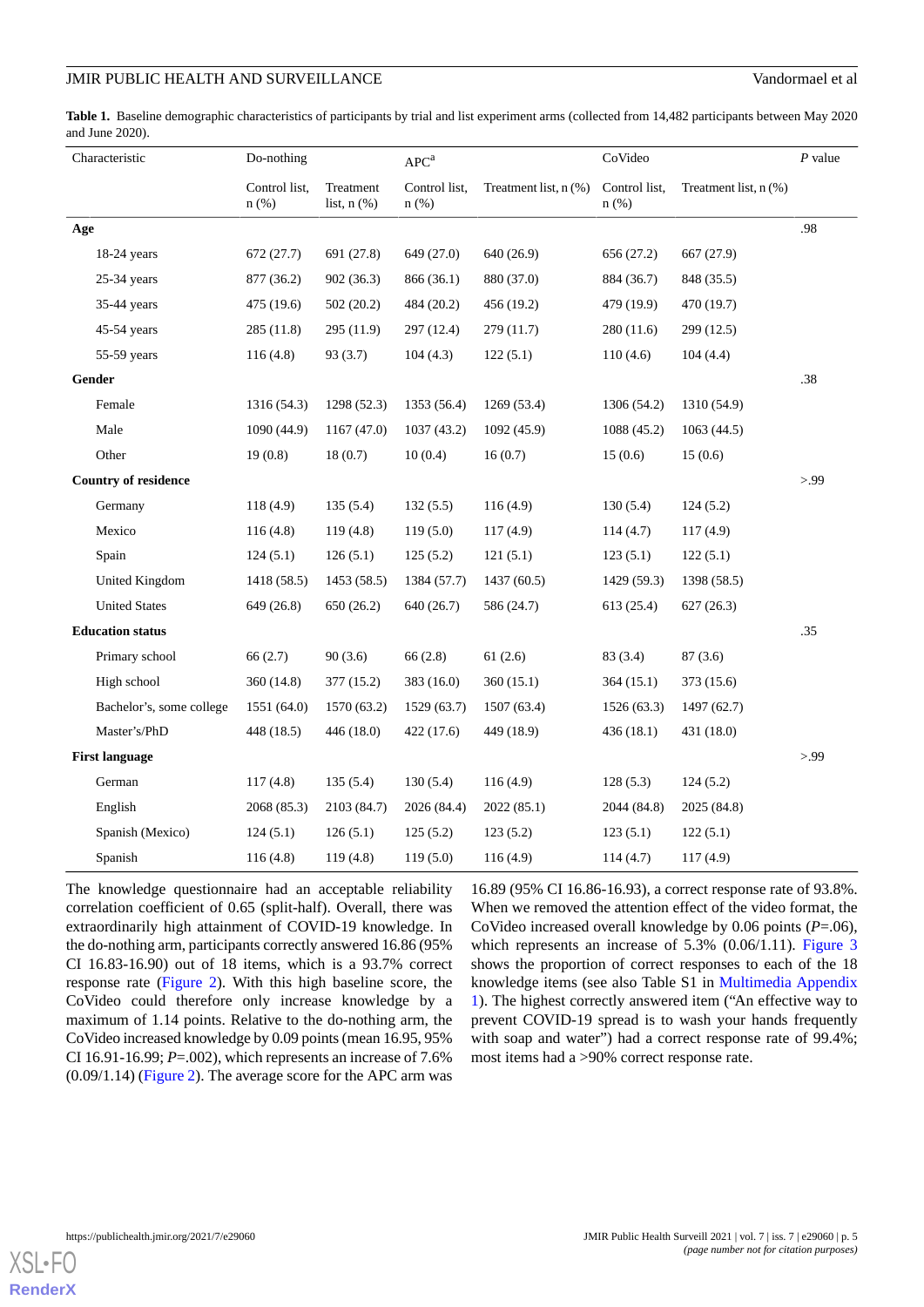<span id="page-5-0"></span>Figure 2. Mean scores for the COVID-19 knowledge questions by trial arm (N=14,482). Differences between the CoVideo, attention placebo control (APC), and do-nothing arms are reported with *P* values. Total effect represents the difference in means between the CoVideo and do-nothing arms, attention effect represents the difference in means between the APC and do-nothing arms, and content effect represents the difference in means between the CoVideo and APC arms.



## **COVID-19 Knowledge**

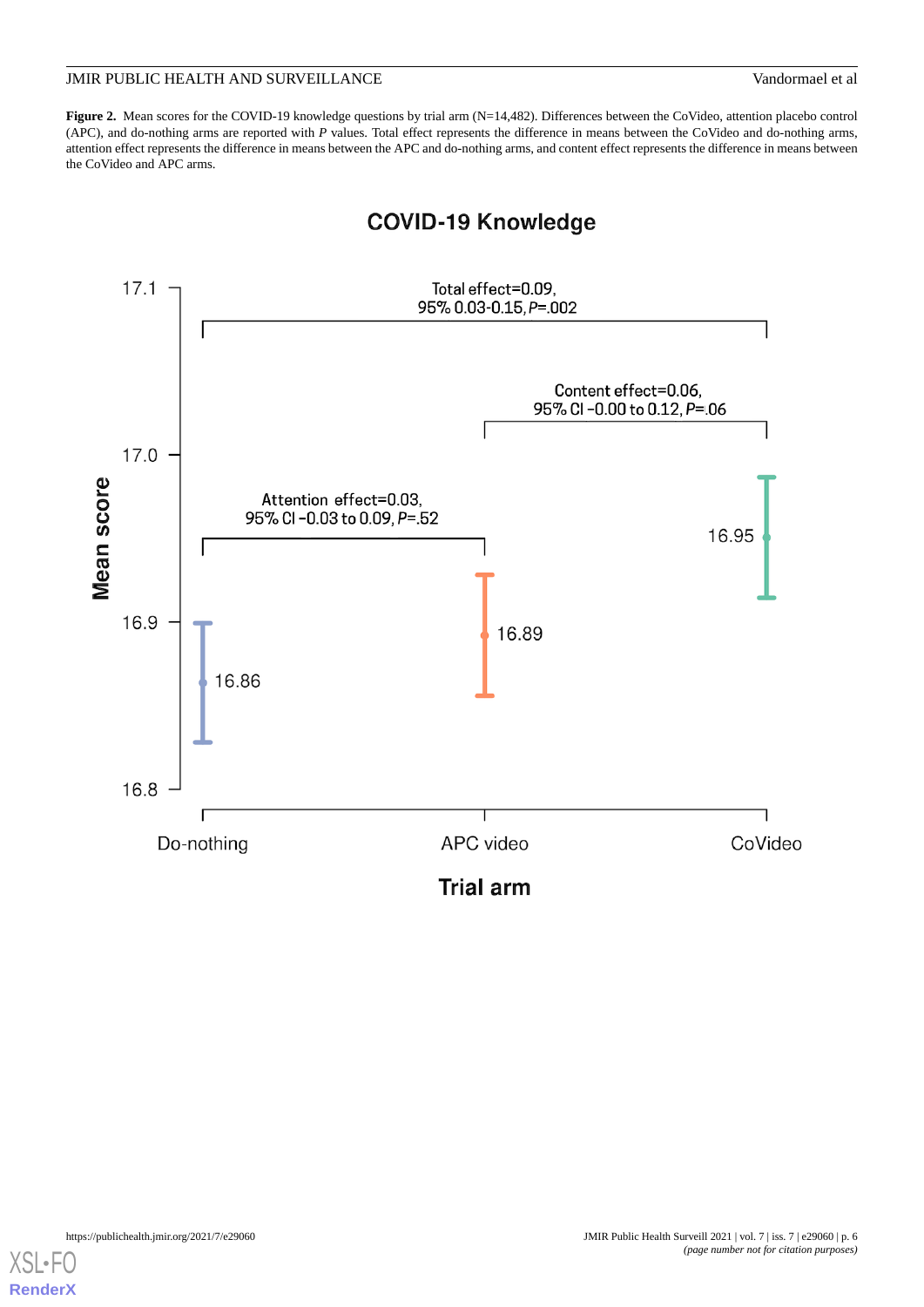<span id="page-6-0"></span>**Figure 3.** The proportion of correct answers for each knowledge item in the CoVideo, attention placebo control (APC), and do-nothing arms (N=14,482).





Figure S1 in [Multimedia Appendix 1](#page-9-14) shows the mean scores for the five list experiments by trial arm and list group. These mean scores were used to calculate the prevalence of behavioral intent for each preventive COVID-19 behavior, including the total and content effects with 95% CIs and *P* values [\(Figure 4\)](#page-7-0). Scores for the treatment list are higher because the treatment list has 6 items and the control list has 5 items. For a given trial arm, the difference between the treatment and control means represents the prevalence of intent to undertake the preventive

[XSL](http://www.w3.org/Style/XSL)•FO **[RenderX](http://www.renderx.com/)**

 $\bar{T}^{cov}$  = 2.20 is the treatment mean and  $\bar{C}^{cov}$  = 2.03 is the control mean. The prevalence is then  $\overline{T}^{cov} - \overline{C}^{cov} \times 100 = (2.20-2.03)$  $\times$  100 = 17.2, as shown in [Figure 2](#page-5-0). Similarly, the prevalence for the APC arm is  $\bar{T}^{apc} - \bar{C}^{no} \times 100 = (2.33 - 2.03) \times 100 =$ 29.4. For our secondary outcome, we report that participants in the CoVideo arm had lower behavioral intent to go out with

COVID-19 behavior. For example, for the first list experiment in the CoVideo arm ("this week I will go out with friends"),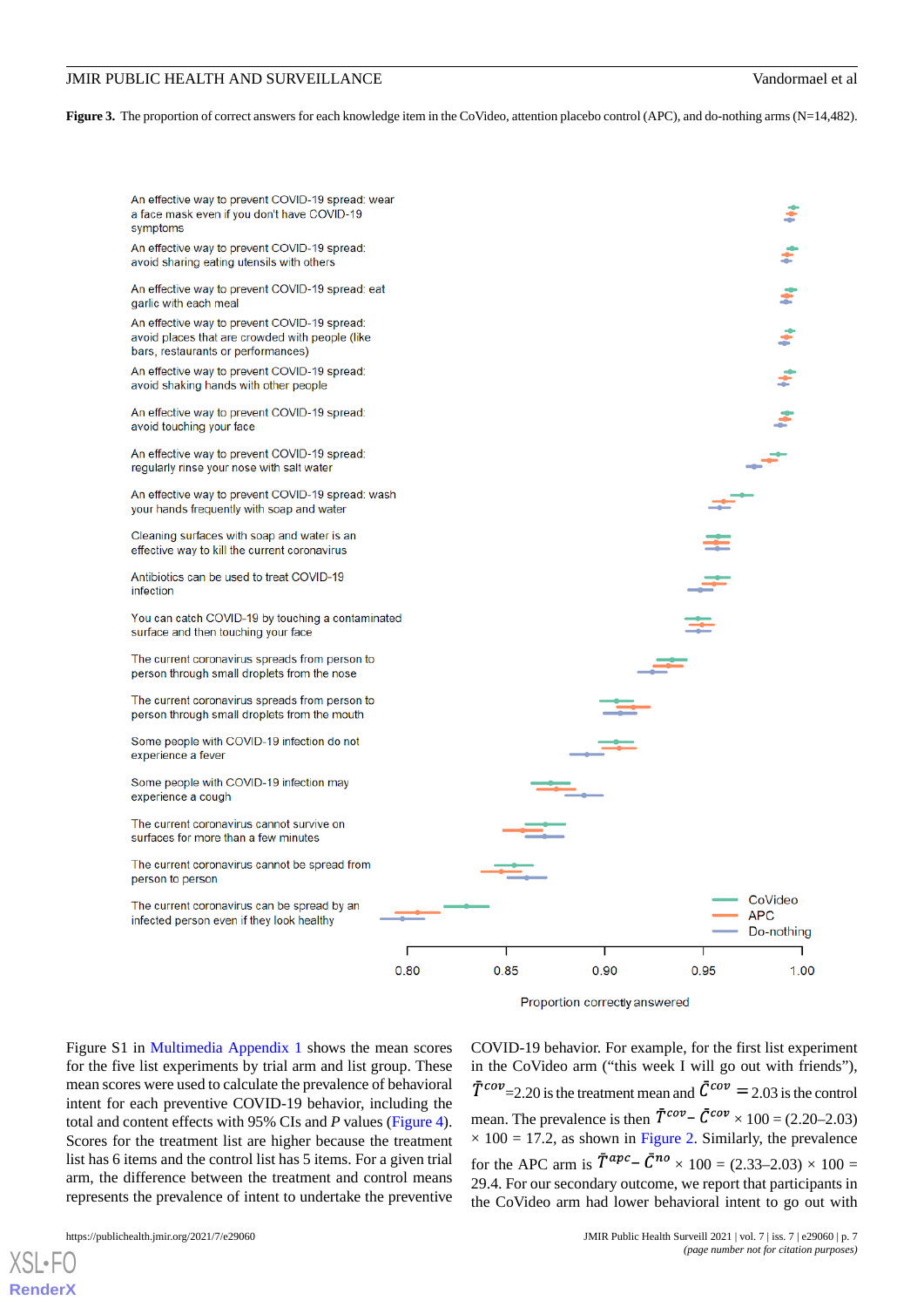friends when compared with the APC (content effect=–0.123, *P*<.001) and do-nothing (total effect=–0.045, *P*=.24) arms.

<span id="page-7-0"></span>**Figure 4.** The prevalence of behavioral intent for each of the five list experiments with 95% CIs. Differences between the CoVideo, attention placebo control (APC), and do-nothing arms are reported with *P* values. Total effect represents the difference in means between the CoVideo and do-nothing arms, attention effect represents the difference in means between the APC and do-nothing arms, and content effect represents the difference in means between the CoVideo and APC arms.



## *Discussion*

In this study, we tested an intervention with several innovations in global health communication that catalyzed a broad, organic global reach on social media [\[6,](#page-9-5)[8](#page-9-7)[-10](#page-9-9)]. The intervention, called the CoVideo, packaged critical health messages about COVID-19 prevention within a compelling, familiar narrative, using characters that were free of cultural identifiers and a soundtrack designed to evoke high-arousal emotions. Our results showed that baseline levels of COVID-19 prevention were high, and that the CoVideo intervention increased this prevention knowledge by another 7.6% and 5.3% relative to the do-nothing and APC arms, respectively. It was also found that the CoVideo

[XSL](http://www.w3.org/Style/XSL)•FO **[RenderX](http://www.renderx.com/)**

intervention improved behavioral intent toward COVID-19 prevention when compared with the APC and do-nothing arms.

To evaluate the effectiveness of the CoVideo on knowledge and behavioral intent toward COVID-19 prevention, we used a large, online RCT to enroll 15,163 participants from the United States, Spain, Germany, the United Kingdom, and Mexico. The results for our first endpoint showed high knowledge of COVID-19 prevention behaviors across the five countries. For the three trial arms, the average number of correct answers was nearly 17 out of 18 items, a correct response rate of approximately 94%. Moderate to high knowledge levels about COVID-19 prevention measures among the general public were also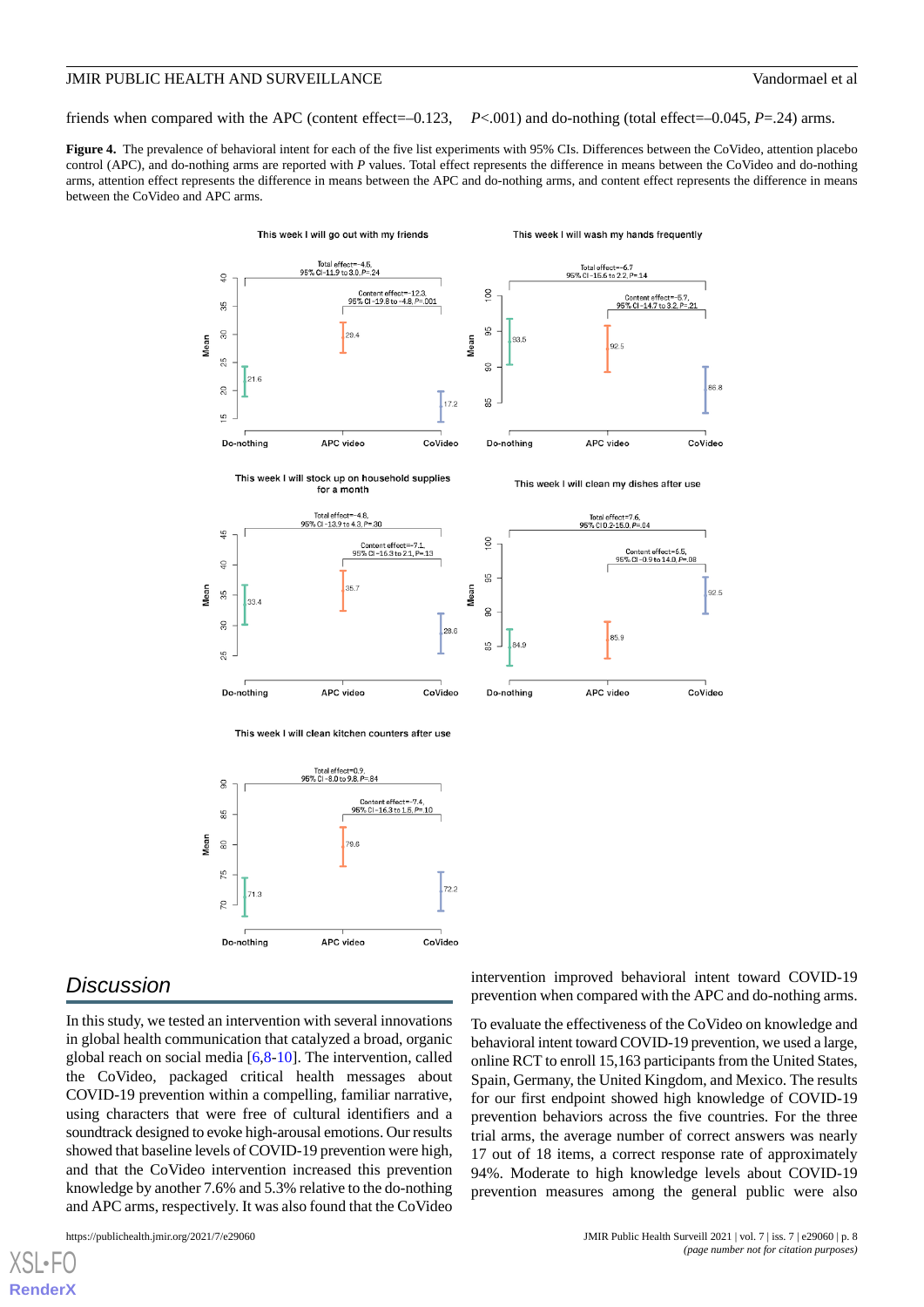observed earlier in Ecuador [\[29](#page-10-13)] and the United States [\[30](#page-10-14)-[32\]](#page-10-15). On the other hand, a recent systematic review on knowledge, attitude, and practices toward the COVID-19 pandemic on the American continent concluded that many people have insufficient knowledge about the virus, highlighting the need to develop effective educational tools and materials on COVID-19 prevention [[33\]](#page-10-16). The high baseline levels of COVID-19 knowledge in our study could be due to the delay of several weeks that occurred between the original release of the CoVideo and the launch of our online trial, as we awaited ethics approval, and designed and registered the trial. This lag likely facilitated exposure of our participants to COVID-19 prevention messages from other sources. Our results suggest, as we drift deeper into the pandemic, it may be unnecessary to spend more money on public health campaigns to improve COVID-19 prevention knowledge in the five countries from which we enrolled participants.

An important study finding was that the CoVideo improved already high levels of COVID-19 prevention knowledge. In the do-nothing and APC arms, only 1.14 and 1.11 additional correct items were needed to reach a perfect (100%) score, respectively. Our results showed that the CoVideo boosted COVID-19 prevention knowledge by another 7.6% relative to the do-nothing ceiling and by 5.3% relative to the APC ceiling. It seems plausible, therefore, that the CoVideo could significantly improve COVID-19 prevention knowledge in countries where baseline knowledge levels are currently low or moderate.

For our second endpoint, we nested a list experiment in each trial arm to evaluate the effect of the CoVideo on self-reported behavioral intent toward COVID-19 prevention. We used this experimental approach because it is likely that participants (at the time of enrollment) were already primed to give socially desirable responses to questions about COVID-19 prevention. The indirect questions (ie, how many statements do you agree with) provide protection to participants who have no behavioral intent toward COVID-19 prevention, without revealing this intention directly [[27\]](#page-10-11). Our results showed that behavioral intent to go out with friends during stay-at-home recommendations and to stockpile household goods was lower in the CoVideo arm when compared with the APC and do-nothing arms, but not significantly so. We also observed that participants had higher behavioral intent to prevent COVID-19 spread by cleaning dishes after use when compared with the do-nothing arm (significantly different) and APC arm (not significantly different). Several studies have used the list experiment technique in the context of COVID-19 and found that list experiments were less favorable than simpler, traditional measurements, concluding that social desirability had no impact on the reported compliance with COVID-19 regulations [[34,](#page-10-17)[35\]](#page-10-18). On the contrary, other scholars have argued that the list experiment approach counters social desirability and is, therefore, less likely to introduce measurement errors presented by direct questions that measure self-reported compliance with COVID-19 guidance [\[36](#page-10-19),[37\]](#page-10-20).

Our study is innovative in its use of both a list experiment and an APC video. Our APC video was selected to account for the possible attention effects elicited by the CoVideo intervention. The APC was designed to mimic the inactive components of

[XSL](http://www.w3.org/Style/XSL)•FO **[RenderX](http://www.renderx.com/)** the CoVideo intervention (the effect of watching a video of the same length), while not containing the active intervention component (the content of the COVID-19–related health messaging and its delivery design) [\[22](#page-10-7)]. The APC, therefore, enabled us to decompose the total intervention effect, which is the difference in knowledge means between the CoVideo and do-nothing groups, into the sum of the content and attention effects. We are not aware of any study that has used this approach to isolate the active component (the content effect) of the intervention video itself. For this purpose, we advise researchers using APCs to choose their APC topic carefully, and to avoid any potential effect of the placebo content on the outcomes being studied.

Our study had several limitations. At the time of our study, no validated scale on COVID-19 knowledge prevention existed. Nevertheless, we used best practices from the survey methods field to inform the design and development of the knowledge questions [[38\]](#page-10-21). Another limitation is that we could not determine if participants watched some or all of the CoVideo or APC video. Once participants were randomized to a video, they could not skip to the end or fast-forward without ending the study. However, it is possible in some cases that the participants could have been engaged in other activities while the video was playing. Because of potential noncompliance, we used an intention-to-treat analysis. One possible limitation is that high baseline knowledge likely reflects the high educational status of our online sample, with 81.6% having some college education or higher (bachelor's/equivalent, master's, PhD). Our sample was likely more educated than the general populations of the United States, the United Kingdom, Germany, Spain, and Mexico. A similar educational distribution has been reported in a recent web-based study on COVID-19 knowledge in the United States and United Kingdom [\[39](#page-11-0)].

Together, the findings of this study present innovative propositions for content design, dissemination, and evaluation of rapid global health communication interventions. Content designs that emphasize cultural accessibility, convey a compelling narrative, and elicit high-arousal emotions could fuel rapid dissemination across the 3.8 billion global citizens currently using social media. The wordless, animated approach also minimizes barriers traditionally associated with underlying differences in language and literacy levels. Given the massive global penetration of social media, short, animated, wordless video messages, designed to spread organically, may help public health authorities reach people where they are (ie, social media). Evaluating these interventions using online trials, APCs and list experiments can help expedite results and strengthen our efficacy evaluations. The value of such an approach becomes especially apparent during global crises in which lost weeks translate into lost lives. Accessible and compelling video health messages that lean on the shared characteristics of our global community could facilitate the spread of time-sensitive health messages. Public health authorities poised to implement these innovative health communication solutions could better support a global community facing unprecedented, shared challenges.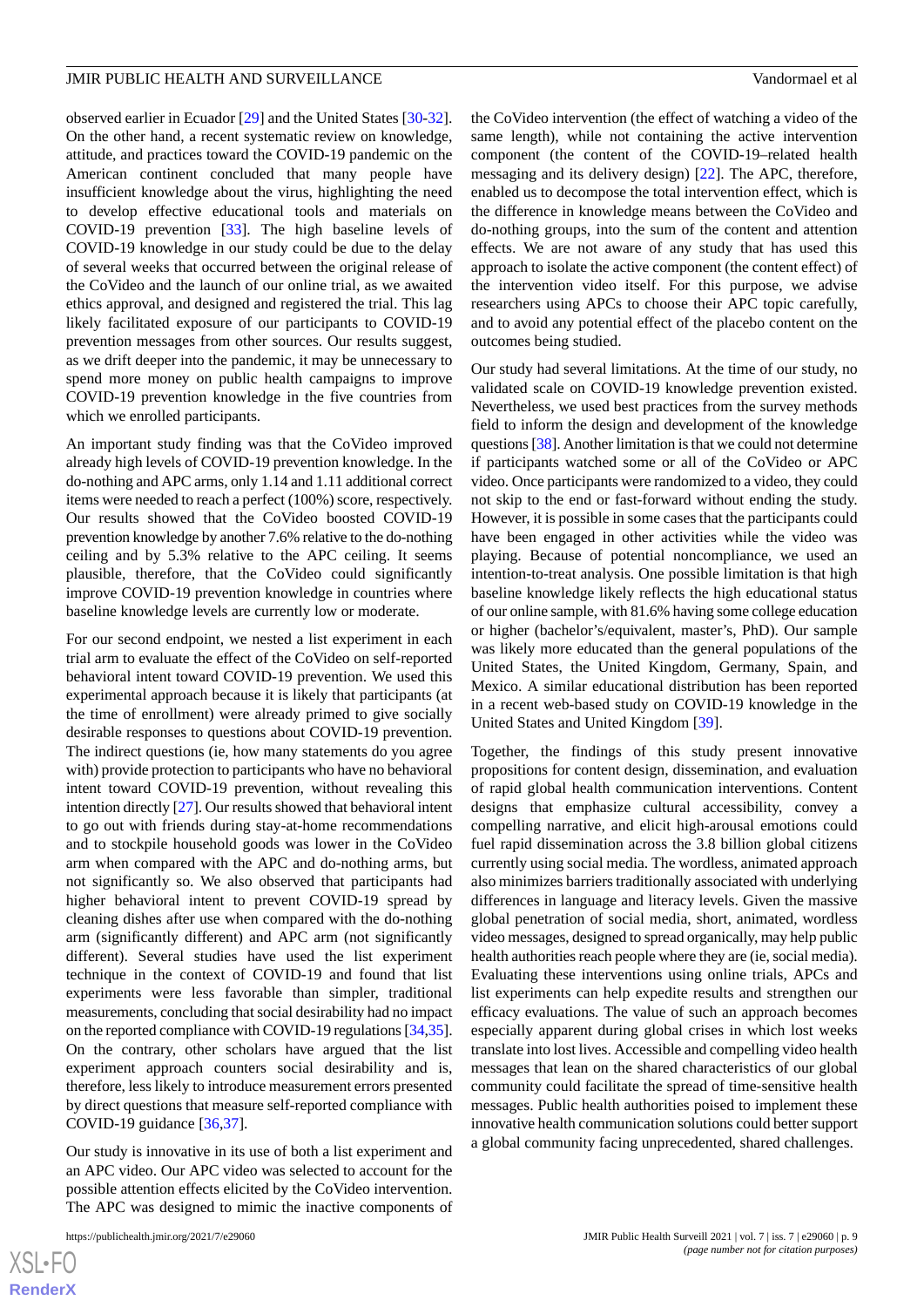## **Authors' Contributors**

AV, MA, and VH wrote the paper. AV and CF undertook the statistical analysis. MA designed, produced, and created the CoVideo. TB, AV, and MA designed the trial. AV, TB, MA, and MG contributed to the questionnaire development. All authors provided comments and feedback.

## **Acknowledgments**

TB is funded by the Alexander von Humboldt University Professor Prize.

The funder of the study had no role in study design, data collection, data analysis, data interpretation, or writing of the report. All authors had full access to all the data in the study and accepted responsibility to submit for publication.

## **Conflicts of Interest**

<span id="page-9-14"></span>None declared.

## **Multimedia Appendix 1**

Supplementary material. [[DOCX File , 83 KB](https://jmir.org/api/download?alt_name=publichealth_v7i7e29060_app1.docx&filename=2bc17dd676dc4bd3e7bc0f50a8c6b2b3.docx)-[Multimedia Appendix 1\]](https://jmir.org/api/download?alt_name=publichealth_v7i7e29060_app1.docx&filename=2bc17dd676dc4bd3e7bc0f50a8c6b2b3.docx)

## **Multimedia Appendix 2**

<span id="page-9-0"></span>CONSORT-EHEALTH checklist (V 1.6.1). [[PDF File \(Adobe PDF File\), 617 KB](https://jmir.org/api/download?alt_name=publichealth_v7i7e29060_app2.pdf&filename=d6a22f99d7fcefd4ac063287eb681c11.pdf)-[Multimedia Appendix 2\]](https://jmir.org/api/download?alt_name=publichealth_v7i7e29060_app2.pdf&filename=d6a22f99d7fcefd4ac063287eb681c11.pdf)

## <span id="page-9-1"></span>**References**

- 1. Sharma K, Seo S, Meng C, Rambhatla S, Liu Y. COVID-19 on Social Media: Analyzing Misinformation in Twitter Conversations. arXiv. Preprint posted online Mar 26, 2020 [[FREE Full text](https://arxiv.org/abs/2003.12309)]
- <span id="page-9-2"></span>2. Pennycook G, McPhetres J, Zhang Y, Lu JG, Rand DG. Fighting COVID-19 Misinformation on Social Media: Experimental Evidence for a Scalable Accuracy-Nudge Intervention. Psychol Sci 2020 Jul 30;31(7):770-780 [[FREE Full text](https://journals.sagepub.com/doi/10.1177/0956797620939054?url_ver=Z39.88-2003&rfr_id=ori:rid:crossref.org&rfr_dat=cr_pub%3dpubmed)] [doi: [10.1177/0956797620939054\]](http://dx.doi.org/10.1177/0956797620939054) [Medline: [32603243\]](http://www.ncbi.nlm.nih.gov/entrez/query.fcgi?cmd=Retrieve&db=PubMed&list_uids=32603243&dopt=Abstract)
- <span id="page-9-4"></span><span id="page-9-3"></span>3. Cuello-Garcia C, Pérez-Gaxiola G, van Amelsvoort L. Social media can have an impact on how we manage and investigate the COVID-19 pandemic. J Clin Epidemiol 2020 Nov 27;127:198-201 [[FREE Full text](http://europepmc.org/abstract/MED/32603686)] [doi: [10.1016/j.jclinepi.2020.06.028\]](http://dx.doi.org/10.1016/j.jclinepi.2020.06.028) [Medline: [32603686](http://www.ncbi.nlm.nih.gov/entrez/query.fcgi?cmd=Retrieve&db=PubMed&list_uids=32603686&dopt=Abstract)]
- <span id="page-9-5"></span>4. Walter N, Brooks JJ, Saucier CJ, Suresh S. Evaluating the Impact of Attempts to Correct Health Misinformation on Social Media: A Meta-Analysis. Health Commun 2020 Aug 06:1-9. [doi: [10.1080/10410236.2020.1794553](http://dx.doi.org/10.1080/10410236.2020.1794553)] [Medline: [32762260](http://www.ncbi.nlm.nih.gov/entrez/query.fcgi?cmd=Retrieve&db=PubMed&list_uids=32762260&dopt=Abstract)]
- <span id="page-9-6"></span>5. Guadagno RE, Rempala DM, Murphy S, Okdie BM. What makes a video go viral? An analysis of emotional contagion and Internet memes. Computers in Human Behavior 2013 Nov;29(6):2312-2319. [doi: [10.1016/j.chb.2013.04.016\]](http://dx.doi.org/10.1016/j.chb.2013.04.016)
- <span id="page-9-7"></span>6. Adam M, Bärnighausen T, McMahon S. Design for extreme scalability: A wordless, globally scalable COVID-19 prevention animation for rapid public health communication. J Glob Health 2020 Jun;10(1):010343 [\[FREE Full text\]](https://doi.org/10.7189/jogh.10.010343) [doi: [10.7189/jogh.10.010343\]](http://dx.doi.org/10.7189/jogh.10.010343) [Medline: [32411360](http://www.ncbi.nlm.nih.gov/entrez/query.fcgi?cmd=Retrieve&db=PubMed&list_uids=32411360&dopt=Abstract)]
- <span id="page-9-8"></span>7. Global COVID-19 Prevention. Stanford Medicine. 2020. URL:<https://www.youtube.com/watch?v=rAj38E7vrS8> [accessed 2021-06-07]
- <span id="page-9-9"></span>8. Vandormael A, Adam M, Greuel M, Bärnighausen T. A short, animated video to improve good COVID-19 hygiene practices: a structured summary of a study protocol for a randomized controlled trial. Trials 2020 Jun 03;21(1):469 [\[FREE Full text](https://trialsjournal.biomedcentral.com/articles/10.1186/s13063-020-04449-1)] [doi: [10.1186/s13063-020-04449-1](http://dx.doi.org/10.1186/s13063-020-04449-1)] [Medline: [32493460\]](http://www.ncbi.nlm.nih.gov/entrez/query.fcgi?cmd=Retrieve&db=PubMed&list_uids=32493460&dopt=Abstract)
- <span id="page-9-11"></span><span id="page-9-10"></span>9. Berger J, Milkman KL. What Makes Online Content Viral? Journal of Marketing Research 2012 Apr 01;49(2):192-205. [doi: [10.1509/jmr.10.0353\]](http://dx.doi.org/10.1509/jmr.10.0353)
- <span id="page-9-12"></span>10. Cheng KK, Lam TH, Leung CC. Wearing face masks in the community during the COVID-19 pandemic: altruism and solidarity. The Lancet 2020 Apr. [doi: [10.1016/s0140-6736\(20\)30918-1\]](http://dx.doi.org/10.1016/s0140-6736(20)30918-1)
- <span id="page-9-13"></span>11. Ajzen I. The theory of planned behavior. Organizational Behavior and Human Decision Processes 1991 Dec;50(2):179-211. [doi: [10.1016/0749-5978\(91\)90020-T\]](http://dx.doi.org/10.1016/0749-5978(91)90020-T)
- 12. Lin N, Roberts KR. Predicting and explaining behavioral intention and hand sanitizer use among US Army soldiers. Am J Infect Control 2017 Apr 01;45(4):396-400. [doi: [10.1016/j.ajic.2016.11.008\]](http://dx.doi.org/10.1016/j.ajic.2016.11.008) [Medline: [27979387](http://www.ncbi.nlm.nih.gov/entrez/query.fcgi?cmd=Retrieve&db=PubMed&list_uids=27979387&dopt=Abstract)]
- 13. Conner M, Sparks P. Theory of planned behaviour and the reasoned action approach. In: Conner M, Norman P, editors. Predicting and Changing Health Behaviour: Research and Practice With Social Cognition Models. United Kingdom: Open University Press; 2015:142-188.
- 14. Helweg-Larsen M, Collins B. A Social Psychological Perspective on the Role of Knowledge About AIDS in AIDS Prevention. Curr Dir Psychol Sci 2016 Jun 22;6(2):23-25. [doi: [10.1111/1467-8721.ep11512614](http://dx.doi.org/10.1111/1467-8721.ep11512614)]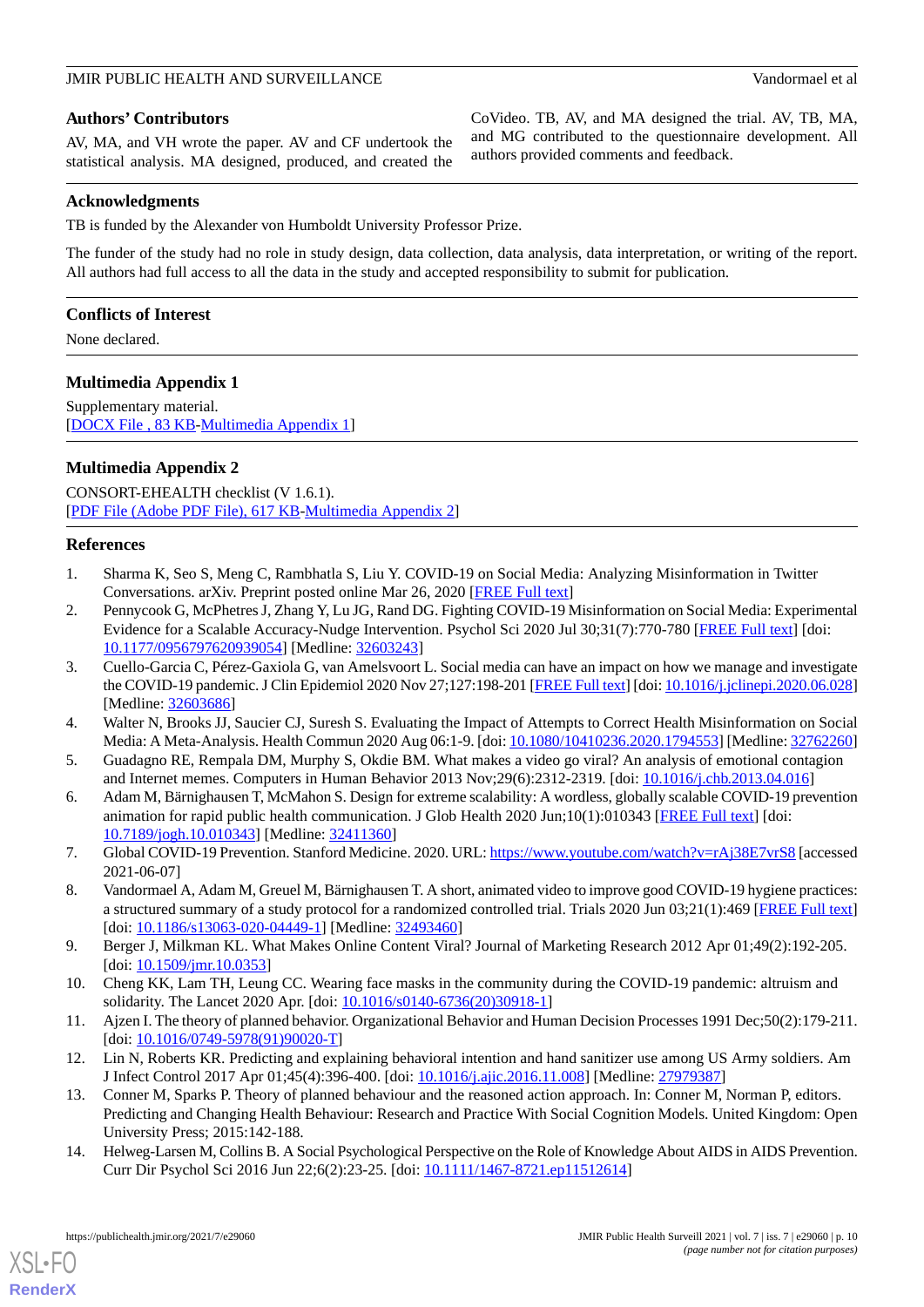- <span id="page-10-0"></span>15. Ajzen I, Joyce N, Sheikh S, Cote NG. Knowledge and the Prediction of Behavior: The Role of Information Accuracy in the Theory of Planned Behavior. Basic and Applied Social Psychology 2011 May 16;33(2):101-117. [doi: [10.1080/01973533.2011.568834\]](http://dx.doi.org/10.1080/01973533.2011.568834)
- <span id="page-10-2"></span><span id="page-10-1"></span>16. THE CHOICE (Short Animated Movie). Project Better Self. 2018. URL: [https://www.youtube.com/watch?v=\\_HEnohs6yYw](https://www.youtube.com/watch?v=_HEnohs6yYw) [accessed 2021-06-07]
- <span id="page-10-3"></span>17. German Clinical Trials Register. 2021. URL: <http://www.drks.de/> [accessed 2021-04-15]
- <span id="page-10-4"></span>18. Prolific. 2021. URL: <https://www.prolific.co/> [accessed 2021-04-14]
- <span id="page-10-5"></span>19. Gorilla. 2021. URL:<https://app.gorilla.sc/> [accessed 2021-04-14]
- <span id="page-10-6"></span>20. Anwyl-Irvine AL, Massonnié J, Flitton A, Kirkham N, Evershed JK. Gorilla in our midst: An online behavioral experiment builder. Behav Res Methods 2020 Feb 23;52(1):388-407 [\[FREE Full text\]](http://europepmc.org/abstract/MED/31016684) [doi: [10.3758/s13428-019-01237-x](http://dx.doi.org/10.3758/s13428-019-01237-x)] [Medline: [31016684](http://www.ncbi.nlm.nih.gov/entrez/query.fcgi?cmd=Retrieve&db=PubMed&list_uids=31016684&dopt=Abstract)]
- <span id="page-10-7"></span>21. Bradley P. Bots and data quality on crowdsourcing platforms. Prolific Blog. URL: [https://blog.prolific.co/](https://blog.prolific.co/bots-and-data-quality-on-crowdsourcing-platforms/) [bots-and-data-quality-on-crowdsourcing-platforms/](https://blog.prolific.co/bots-and-data-quality-on-crowdsourcing-platforms/) [accessed 2021-06-07]
- <span id="page-10-8"></span>22. Freedland KE, Mohr DC, Davidson KW, Schwartz JE. Usual and unusual care: existing practice control groups in randomized controlled trials of behavioral interventions. Psychosom Med 2011 May;73(4):323-335 [[FREE Full text](http://europepmc.org/abstract/MED/21536837)] [doi: [10.1097/PSY.0b013e318218e1fb\]](http://dx.doi.org/10.1097/PSY.0b013e318218e1fb) [Medline: [21536837](http://www.ncbi.nlm.nih.gov/entrez/query.fcgi?cmd=Retrieve&db=PubMed&list_uids=21536837&dopt=Abstract)]
- 23. Dillard JP, Shen L. On the Nature of Reactance and its Role in Persuasive Health Communication. Communication Monographs 2005 Jun;72(2):144-168. [doi: [10.1080/03637750500111815](http://dx.doi.org/10.1080/03637750500111815)]
- <span id="page-10-9"></span>24. Miller CH, Lane LT, Deatrick LM, Young AM, Potts KA. Psychological Reactance and Promotional Health Messages: The Effects of Controlling Language, Lexical Concreteness, and the Restoration of Freedom. Human Comm Res 2007 Apr;33(2):219-240 [\[FREE Full text\]](https://academic.oup.com/hcr/article/33/2/219-240/4210793) [doi: [10.1111/j.1468-2958.2007.00297.x\]](http://dx.doi.org/10.1111/j.1468-2958.2007.00297.x)
- <span id="page-10-10"></span>25. Richards AS, Bessarabova E, Banas JA, Bernard DR. Reducing Psychological Reactance to Health Promotion Messages: Comparing Preemptive and Postscript Mitigation Strategies. Health Commun 2020 Oct 27:1-9. [doi: [10.1080/10410236.2020.1839203\]](http://dx.doi.org/10.1080/10410236.2020.1839203) [Medline: [33106046\]](http://www.ncbi.nlm.nih.gov/entrez/query.fcgi?cmd=Retrieve&db=PubMed&list_uids=33106046&dopt=Abstract)
- <span id="page-10-12"></span><span id="page-10-11"></span>26. Kramon E, Weghorst K. (Mis)Measuring Sensitive Attitudes with the List Experiment. Public Opin Q 2019;83(S1):236-263 [[FREE Full text](https://watermark.silverchair.com/nfz009.pdf?token=AQECAHi208BE49Ooan9kkhW_Ercy7Dm3ZL_9Cf3qfKAc485ysgAAAr0wggK5BgkqhkiG9w0BBwagggKqMIICpgIBADCCAp8GCSqGSIb3DQEHATAeBglghkgBZQMEAS4wEQQMsIjZh3E0eWQOAOVxAgEQgIICcBFnIEb3BdL2RayW4jYZtg1ZXEcdmwYhM93rRFvrE21kZNE19o1lTIk3srgrr3W1KJlLicYRzT9iQTZtYqmEv7hxsRJFTthTGsNOmpi0UMMMW9SEcWiZ_g468nrS2AFLdNLtvz4NUZ7gk2oKQlQcIXIMYz9nes5bm-BaOxsohTsqFxdfWhHfo6LQ68PFMLblV-myf1mUvX2DAKPLcEVg5UeKMk5De4MDPeMdSERGmB4xYwqjr4FxPJQYIxdPwpr9p_O4zdtttqvvFVgNt1_r-a-0veMCMbE9l7JLFLj7Hx4qZ15JK1uHSymHjhWQQBGLuAN7ErcoXnQzB8WyshCni5L6Qwk4Ln4tfyS5LWbVsuN9WRKn3ujAAr8rlAaGsFxpdrWJdNIq8LW11qVrnP9V7GpMgIgR3AQp8K69qE6AFAxpQegw8Xdphbw0I65BnRxJXVb7jcGCYnM2WWxrDbiBv_Pn2YatDwwlmRqoJ65Q-ajmUNeRnJlDblU_n_LMjmfY0Q6W84DhugQDfI6pJ0EpPiqYFSJU0_AQzN9yK5c6487U47eoQw_UeVxnT5lwKhbjNi2cSw6OeyrOH99ccveLBF7KkHssDs6FviE3rYah2A0jevH8I3RLpZWFC8UlneDCgmDdXoeP7tzdSQxB8bzZR93FvAqea0YtTrVcoVnKmE9dbPHdmEQnmInp4h9rzR3C76OzJa_cTjIoZGWp-rZgkH4S2dro0NQkv4xR02sk7jGGWZNA_7xTX967MY3czFV6BJm5O0VKGhRmPemW30xVEn-wOWfgLZVTBxoE_zO4ST4Is_8hb4ecbP3VHjyDim0k2Q)] [doi: [10.1093/poq/nfz009](http://dx.doi.org/10.1093/poq/nfz009)]
- <span id="page-10-13"></span>27. Corstange D. Sensitive Questions, Truthful Answers? Modeling the List Experiment with LISTIT. Polit anal 2017 Jan 04;17(1):45-63 [[FREE Full text](https://www.cambridge.org/core/product/identifier/)] [doi: [10.1093/pan/mpn013\]](http://dx.doi.org/10.1093/pan/mpn013)
- 28. Glynn AN. What Can We Learn with Statistical Truth Serum? Design and Analysis of the List Experiment. Public Opinion Quarterly 2013;77(S1):159-172. [doi: [10.1093/poq/nfs070](http://dx.doi.org/10.1093/poq/nfs070)]
- <span id="page-10-14"></span>29. Bates BR, Moncayo AL, Costales JA, Herrera-Cespedes CA, Grijalva MJ. Knowledge, Attitudes, and Practices Towards COVID-19 Among Ecuadorians During the Outbreak: An Online Cross-Sectional Survey. J Community Health 2020 Dec 11;45(6):1158-1167 [[FREE Full text](http://europepmc.org/abstract/MED/32915380)] [doi: [10.1007/s10900-020-00916-7\]](http://dx.doi.org/10.1007/s10900-020-00916-7) [Medline: [32915380\]](http://www.ncbi.nlm.nih.gov/entrez/query.fcgi?cmd=Retrieve&db=PubMed&list_uids=32915380&dopt=Abstract)
- <span id="page-10-15"></span>30. O'Conor R, Opsasnick L, Benavente JY, Russell AM, Wismer G, Eifler M, et al. Knowledge and Behaviors of Adults with Underlying Health Conditions During the Onset of the COVID-19 U.S. Outbreak: The Chicago COVID-19 Comorbidities Survey. J Community Health 2020 Dec 11;45(6):1149-1157 [\[FREE Full text\]](http://europepmc.org/abstract/MED/32780294) [doi: [10.1007/s10900-020-00906-9](http://dx.doi.org/10.1007/s10900-020-00906-9)] [Medline: [32780294](http://www.ncbi.nlm.nih.gov/entrez/query.fcgi?cmd=Retrieve&db=PubMed&list_uids=32780294&dopt=Abstract)]
- <span id="page-10-16"></span>31. Geana MV. Kansans in the Middle of the Pandemic: Risk Perception, Knowledge, Compliance with Preventive Measures, and Primary Sources of Information about COVID-19. Kans J Med 2020;13:160-164 [\[FREE Full text](http://europepmc.org/abstract/MED/32612749)] [Medline: [32612749\]](http://www.ncbi.nlm.nih.gov/entrez/query.fcgi?cmd=Retrieve&db=PubMed&list_uids=32612749&dopt=Abstract)
- <span id="page-10-17"></span>32. Quandt SA, LaMonto NJ, Mora DC, Talton JW, Laurienti PJ, Arcury TA. COVID-19 Pandemic among Latinx Farmworker and Nonfarmworker Families in North Carolina: Knowledge, Risk Perceptions, and Preventive Behaviors. Int J Environ Res Public Health 2020 Aug 10;17(16):5786 [[FREE Full text\]](https://www.mdpi.com/resolver?pii=ijerph17165786) [doi: [10.3390/ijerph17165786\]](http://dx.doi.org/10.3390/ijerph17165786) [Medline: [32785108\]](http://www.ncbi.nlm.nih.gov/entrez/query.fcgi?cmd=Retrieve&db=PubMed&list_uids=32785108&dopt=Abstract)
- <span id="page-10-18"></span>33. Sarria-Guzmán Y, Fusaro C, Bernal JE, Mosso-González C, González-Jiménez FE, Serrano-Silva N. Knowledge, Attitude and Practices (KAP) towards COVID-19 pandemic in America: A preliminary systematic review. J Infect Dev Ctries 2021 Jan 31;15(1):9-21 [[FREE Full text](http://www.jidc.org/index.php/journal/article/view/33571141)] [doi: [10.3855/jidc.14388](http://dx.doi.org/10.3855/jidc.14388)] [Medline: [33571141\]](http://www.ncbi.nlm.nih.gov/entrez/query.fcgi?cmd=Retrieve&db=PubMed&list_uids=33571141&dopt=Abstract)
- <span id="page-10-19"></span>34. Larsen M, Nyrup J, Petersen MB. Do Survey Estimates of the Public's Compliance with COVID-19 Regulations Suffer from Social Desirability Bias? JBPA 2020 Aug 24;3(2). [doi: [10.30636/jbpa.32.164\]](http://dx.doi.org/10.30636/jbpa.32.164)
- <span id="page-10-20"></span>35. Selb P, Munzert S. Can we directly survey adherence to non-pharmaceutical interventions? Surv Res Methods 2020;14(2):205-209 [[FREE Full text](https://ojs.ub.uni-konstanz.de/srm/article/view/7759)] [doi: [10.18148/srm/2020.v14i2.7759](http://dx.doi.org/10.18148/srm/2020.v14i2.7759)]
- <span id="page-10-21"></span>36. Becher M, Stegmueller D, Brouard S, Kerrouche E. Comparative Experimental Evidence on Compliance with Social Distancing During the Covid-19 Pandemic. SSRN Journal. Preprint posted online Jul 24, 2020 [\[FREE Full text](https://papers.ssrn.com/sol3/papers.cfm?abstract_id=3652543)] [doi: [10.2139/ssrn.3652543](http://dx.doi.org/10.2139/ssrn.3652543)]
- 37. Timmons S, McGinnity F, Belton C, Barjaková M, Lunn P. It depends on how you ask: measuring bias in population surveys of compliance with COVID-19 public health guidance. J Epidemiol Community Health 2020 Oct 16;75(4):387-389. [doi: [10.1136/jech-2020-215256](http://dx.doi.org/10.1136/jech-2020-215256)] [Medline: [33067252](http://www.ncbi.nlm.nih.gov/entrez/query.fcgi?cmd=Retrieve&db=PubMed&list_uids=33067252&dopt=Abstract)]
- 38. Saris W. Design, Evaluation, and Analysis of Questionnaires for Survey Research, Second Edition. Hoboken, NJ: Wiley; 2014.